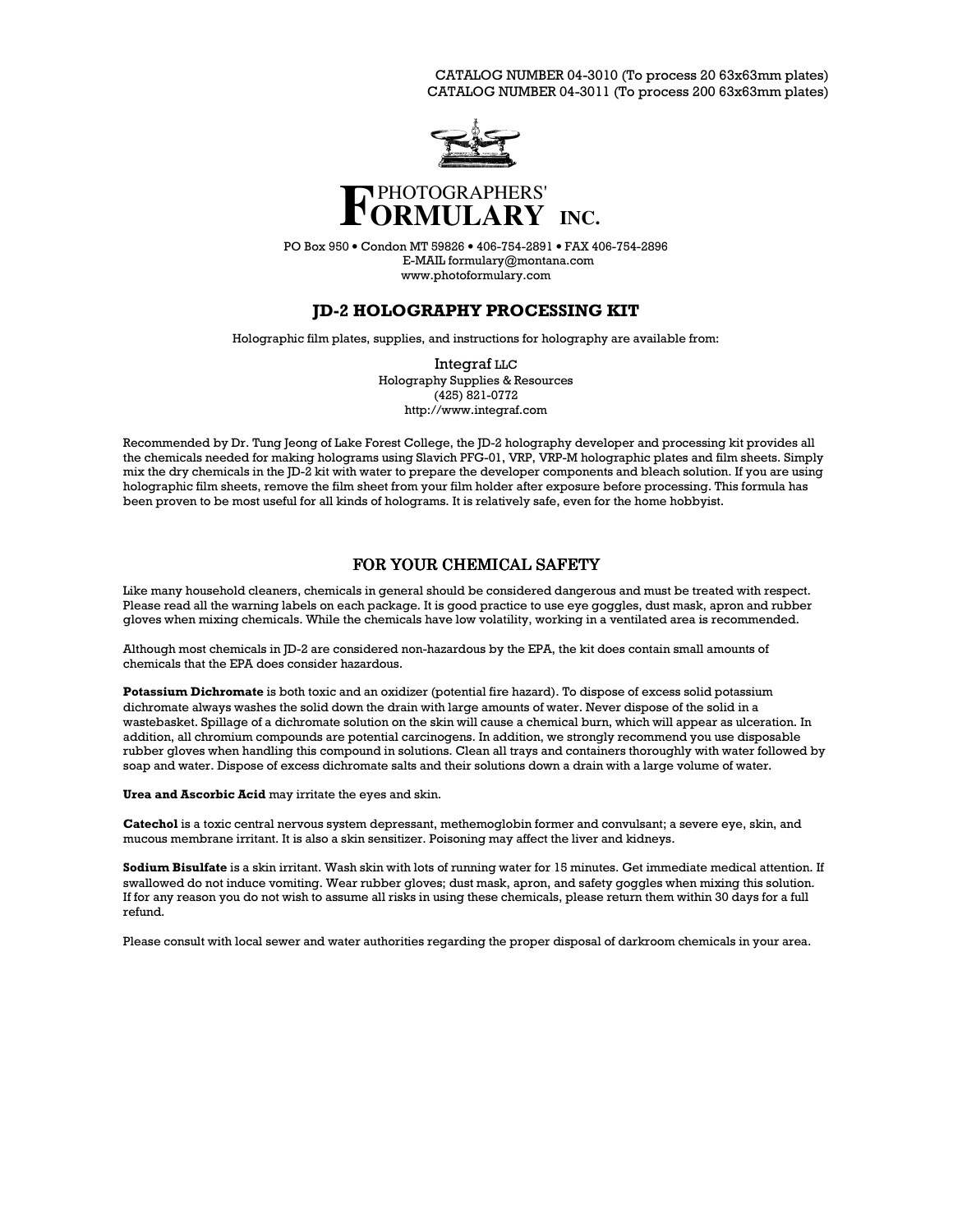## **MIXING THE STOCK SOLUTIONS**

The chemicals in this ID-2 kit are already pre-measured to make approximately 1000ml of each of three solutions. You will need to add de-ionized or distilled water, which can be purchased at your local grocery store. It is best to use distilled water that contains no other chemicals although distilled drinking water, which sometimes contains small but negligible amounts of other chemicals, can also be used. Water from your tap generally contains fluoride and other impurities that may reduce the quality of your hologram. For efficiency and safety, teachers or an adult should pre-mix the solutions for their students.

## Part A

| <b>Chemical</b>     | <b>Amount</b>        | <b>Amount</b>        |
|---------------------|----------------------|----------------------|
|                     | $(Cat. no. 04-3010)$ | $(Cat. no. 04-3011)$ |
| Catechol            | 20 grams             | 200 grams            |
| Ascorbic Acid       | 10 grams             | 100 grams            |
| Sodium Sulfite      | 10 grams             | 100 grams            |
| Urea                | 75 grams             | 750 grams            |
| ADD Distilled water | 1000 ml              | 10 liters            |

## Part B

| Chemical                 | <b>Amount</b> | <b>Amount</b> |
|--------------------------|---------------|---------------|
| Sodium Carbonate, Anhyd. | 60 grams      | 600arams      |
| ADD Distilled water      | 1000ml        | 10 liters     |

## **Bleach Solution**

| <b>Chemical</b>      | Amount   | Amount    |
|----------------------|----------|-----------|
| Potassium Dichromate | 5 arams  | 50 grams  |
| Sodium Bisulfate     | 80 grams | 800 grams |
| Add Distilled water  | 1000ml   | 10 liters |

Use three 1 liter (or larger) size clean glass or plastic bottles with leak-proof caps. Label them Part A, Part B, and Bleach respectively. To help dissolve the chemicals, you can heat the water until it is luke warm. But don't use the solution until it returns to room temperature. Optionally, you can also prepare each solution in a clean beaker and then pour the solution into the bottle.

PART A. Fill the bottle marked Part A with roughly 1000 ml of distilled water. Dissolve each chemical above for Part A oneby-one, in any order. Tightly cap the bottle.

PART B. Follow a similar procedure as above for Part B.

**BLEACH.** Follow a similar procedure as above for the Bleach.

All solutions last for many months if capped tightly and stored in room temperature. Refrigeration will further increase shelf-life. Store chemicals it in a safe place away from food and children.

## **HOLOGRAM EXPOSURE**

For detailed instructions on making holograms, study the article "Simple Holography" found on Integraf's website (www.integraf.com). Before making your exposures, you should mix and prepare your chemicals as follows.